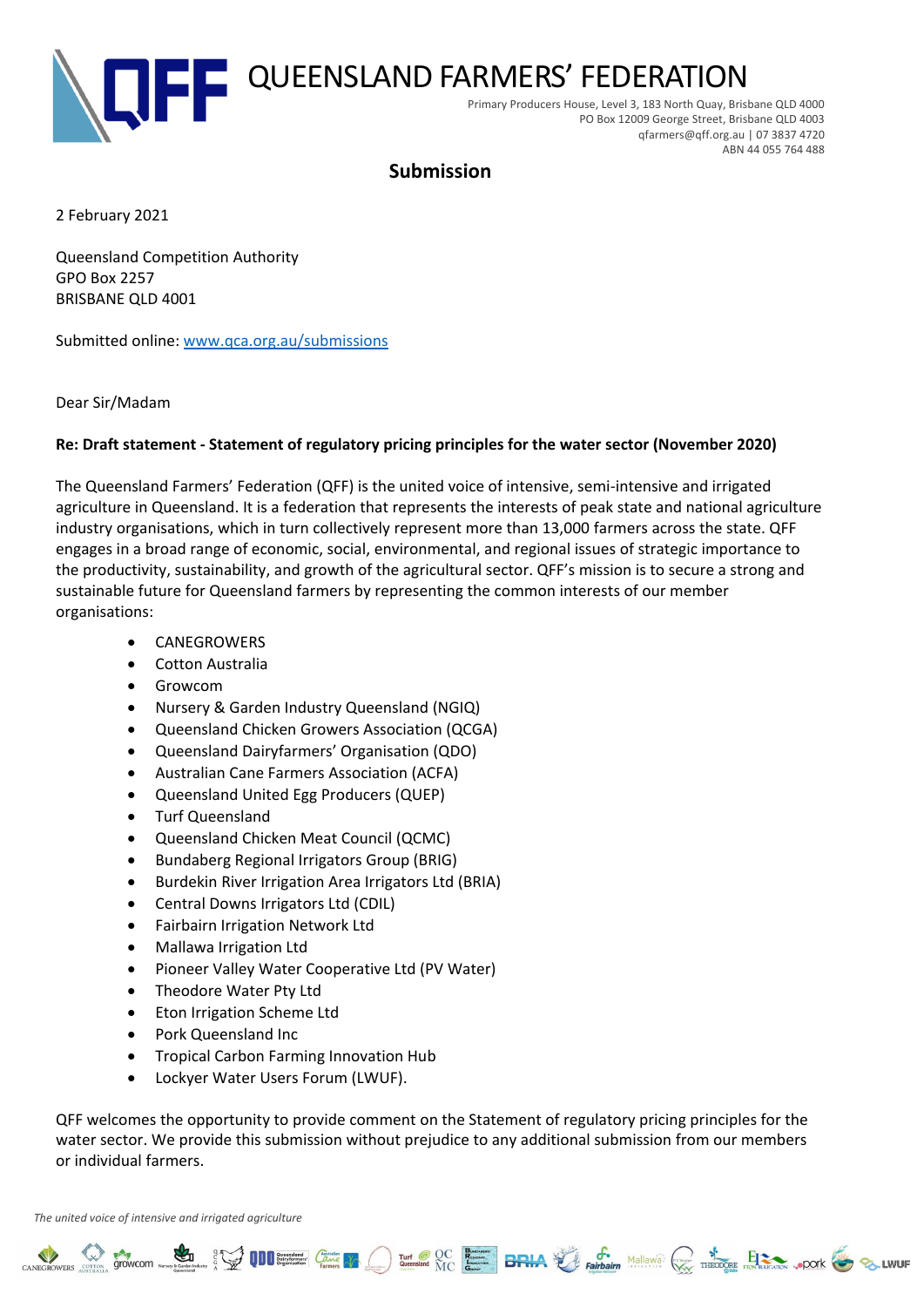

#### **Summary**

QFF note the key areas that we wish to address in this submission are detailed below and can be summarised as:

- 1) Access to affordable water.
- 2) Inequity of irrigation pricing.
- 3) Economic efficiency -prices should increase gradually until they reach a cost-reflective level.

#### **Pricing principles**

The water sector is underpinned by the *Water Act 2000* (Water Act) framework for the sustainable management of water resources, with water service providers having various obligations under the Water Act for the supply of water.

Access to reliable, affordable water is one of the most critical factors in the future success and growth of agriculture in Queensland and achieving Australia's goal of a \$100 billion agricultural industry. Over 60,000 Queenslanders are employed in agriculture and the industry is the largest employer across regional Queensland. There is an opportunity for agricultural industry to provide a platform for Queensland's economic recovery, especially in regional Queensland, if existing and prospective investors can be confident that they can access affordable, reliable, and secure irrigation water.

The QCA in its Draft Statement says prices should be cost reflective, forward looking, ensure revenue adequacy, promote sustainable investment, ensure regulatory efficiency, and consider relevant public interest matters.

QFF argues that for rural water pricing (SunWater and Seqwater) the key pricing principles should be the efficient recovery of prudent costs in a manner that is transparent, predictable, and simple. QFF would like to make these following brief comments on the pricing principles listed through-out the paper.

#### *Principle 1: Prices should recover the efficient costs of providing the relevant services.*

QFF is broadly supportive of this principle. As an organisation we recognise the legitimacy of SunWater and Seqwater customers paying the prudent and efficient "Lower Bound" costs associated with delivering water. It should be clearly recognised that for rural water entitlement/licence holders Sunwater and Seqwater do not sell water, they simply store and deliver it. While we are supportive of paying "Lower Bound" costs, we certainly reserve the right to differ with SunWater, Seqwater and the Queensland Government on what are included costs, and what are efficient costs.

For example, in the recent price determination the QCA reviewed SunWater's costs and reduced them by 12%. This was a significant reduction, but it did not go far enough. SunWater's costs could be lower still, which has been identified through local management areas. Over the past few years, four irrigation schemes have transferred from SunWater to local management. Each scheme identified whether it could operate the scheme more efficiently, and these schemes were able to reduce operating costs by 24% compared with SunWater as outlined in QFF's Water Pricing Policy, October 2020. This was double the QCA's reduction.

Since beginning operation, these four schemes have each found further operating efficiencies. Some schemes have been able to freeze prices and provide bill rebates as those further operating efficiencies have been realised.

Prices are now much lower than if they had remained with SunWater and Seqwater. The key reason for the increased efficiency, is the local experience and focus that local management enables.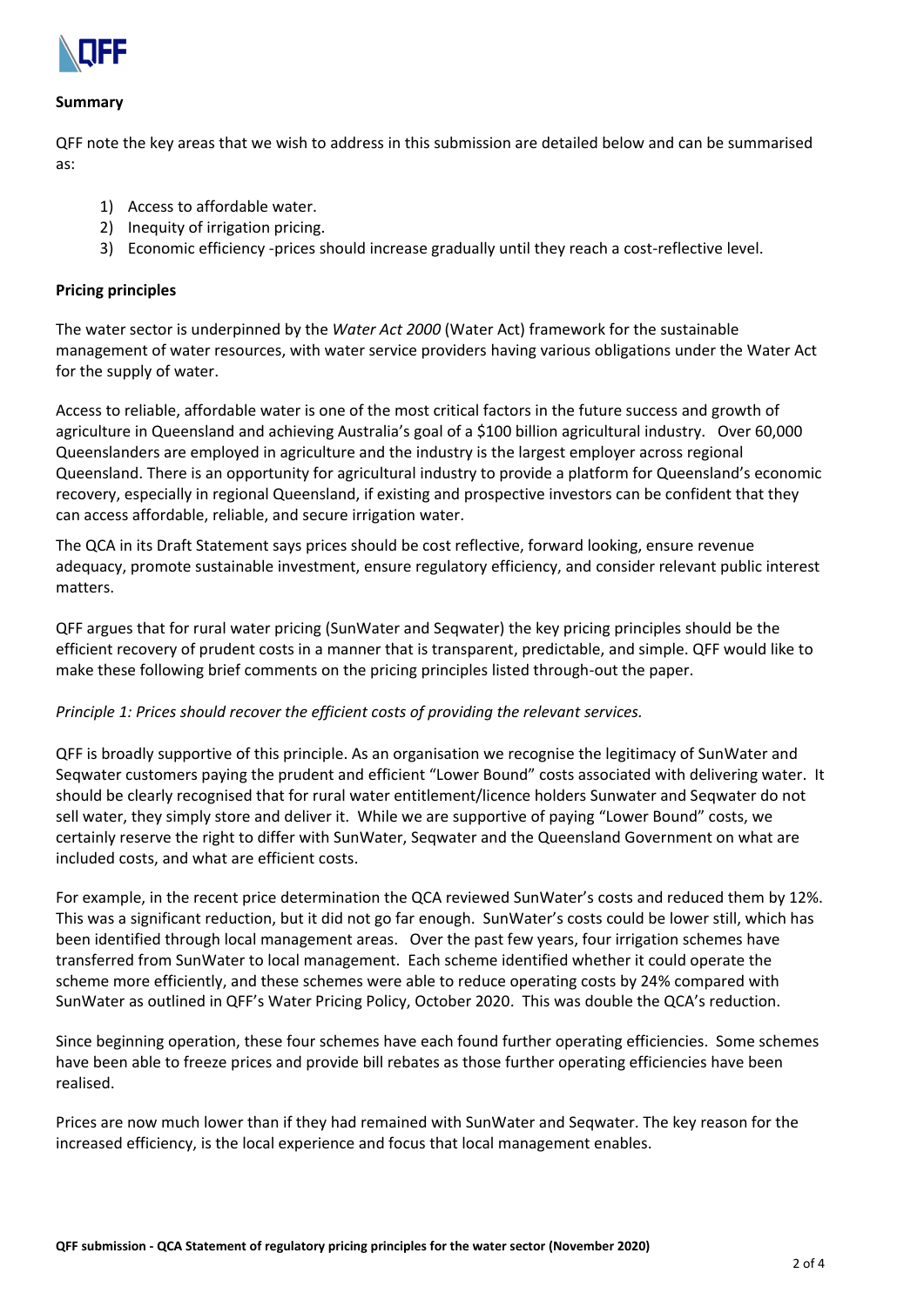

Further, as an industry organisation we have been successful in arguing the (temporary) exclusion of some costs altogether (Dam Safety Costs for example), as well as different apportionment of costs shares between users and government.

QFF and its member bodies are also very opposed to the continuation of pricing in some schemes that are above "Lower Bound". It should be a very clear pricing principle for rural water pricing that no users will pay above "Lower Bound".

QFF calls for an immediate reversal of the policy that water prices 'cannot come down', so as to provide pricing equity to those rural water users who are currently paying above "Lower Bound" pricing. In those circumstances where prices are below "Lower Bound" QFF supports the continuation of government support while those users adjust to "Lower Bound" pricing in an affordable transition.

However, government must also recognise that in some instances due to the inherent inefficiencies of some schemes "Lower Bound" pricing will never be affordable, and because of the legacy nature of these investments, government support must continue.

## *Principle 2: Prices should signal the efficient use of relevant services.*

In a rural water environment pricing should never be used as a device to influence water use, in the manner described in the paper*.* In the Queensland rural water sector scenario, irrigators access to water is governed through the water resource planning, licencing and allocation process. For example, it does not matter how cheap the water service charge becomes, an irrigator cannot use any more water than what is allocated to that entitlement in that year.

Sunwater may deliver water for free, but if the irrigator's licence limits the irrigator to 500 megalitres, that is all the irrigator can take, regardless of the price. Conversely, and irrigator is prepared to pay more per megalitre cannot simply continue to order ongoing additional water from SunWater. The irrigator is capped by their entitlement.

There is simply no role for a scarcity tax, in the pricing of rural water that is subject to a volumetric licencing and allocation framework. This is a difference situation to an urban or industrial user who is not subject to a volumetric limit on the maximum take.

#### *Principle 3: Prices should signal the efficient scale and timing of augmentation in supply infrastructure.*

As discussed above, rural water pricing principles should contain no element of "scarcity tax". While in an urban sense, there is an argument that the more water users utilise, the more pressure there is on existing infrastructure, and therefore the more demand there is for new infrastructure, this does not apply in the rural water sense because demand is capped by the water resource planning, licencing and allocation framework.

There is a legitimate argument on how new rural water infrastructure should be paid for, and that should be determined on a scheme-by-scheme basis, and only considered when there is a new water resource, and new legal entitlements to be issued. The provision of new infrastructure, designed to cater for greater use, should never be funded by existing users whose potential use is already capped by the regulatory environment.

#### *Principle 4: Prices should reflect the appropriate sharing of risk between businesses and their customers.*

QFF recognises there is significant annual variation in revenue for organisations like SunWater and Seqwater, when water deliver charges are weighted towards volumetric use, rather than fixed charges.

However, these businesses must also recognise that irrigators by the nature of their businesses tend to make money when water is available for use and are very income restrained during periods such as drought when